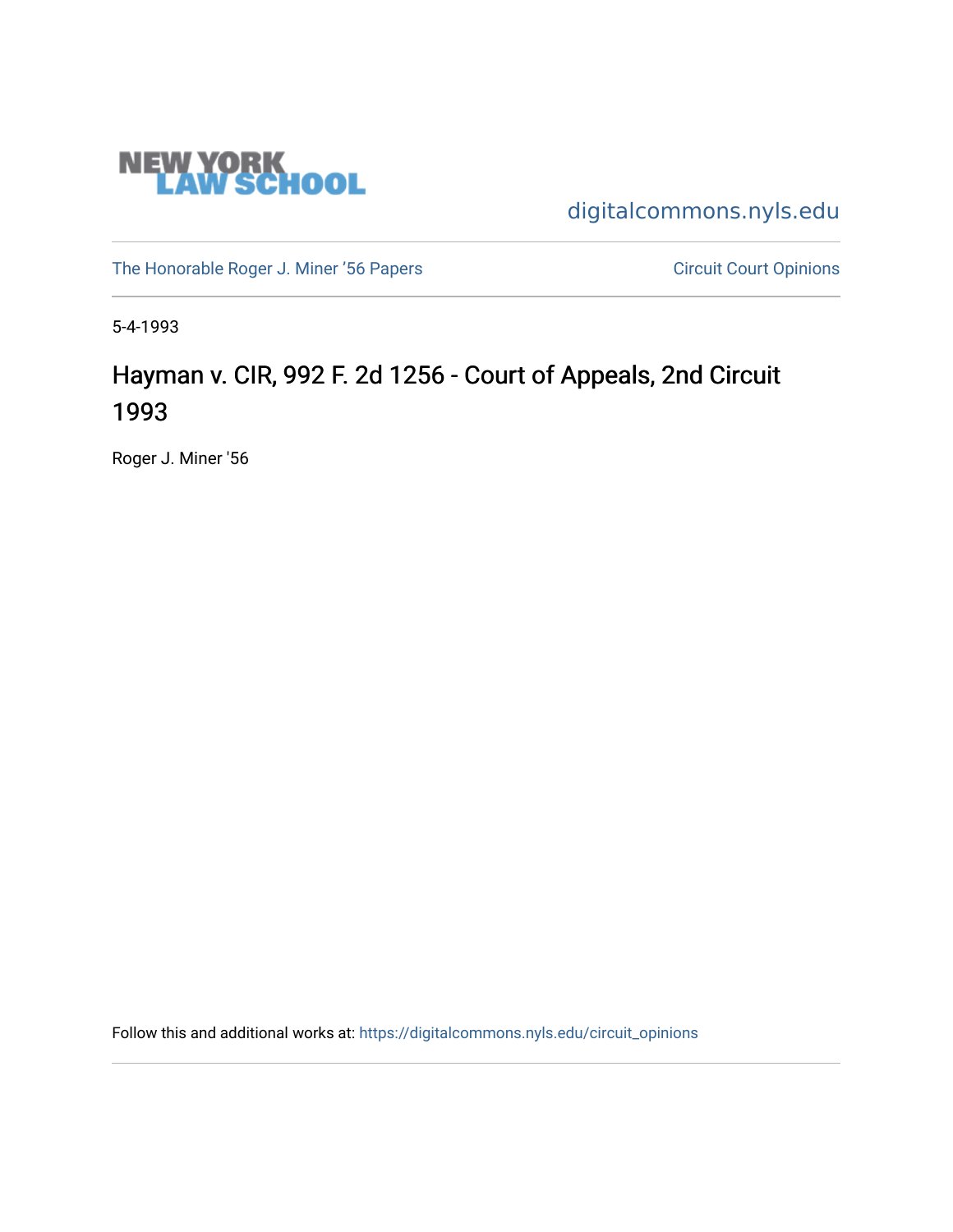### 992 F.2d 1256 (1993)

#### Jacquelyn HAYMAN, Petitioner-Appellant,

#### $\mathbf{V}$

### **COMMISSIONER OF INTERNAL REVENUE, Respondent-Appellee.**

No. 733, Docket 92-4110.

#### United States Court of Appeals, Second Circuit.

Arqued December 29, 1992. Decided May 4, 1993.

- 1257 \*1257 James B. Lewis, Director, Student Tax Clinic Benjamin N. Cardozo School of Law, New York City, for petitionerappellant.
- 1258 \*1258 Marion E.M. Erickson, Attorney, Tax Div., Dept. of Justice, Washington, DC (James A. Bruton, Acting Asst. Atty. Gen., Gary R. Allen and Ann B. Durney, Attorneys, Tax Div., Dept. of Justice, Washington DC, of counsel), for respondentappellee.

Before: OAKES, MINER and McLAUGHLIN, Circuit Judges.

MINER, Circuit Judge:

Petitioner-appellant Jacquelyn Hayman ("Hayman") appeals from a decision entered April 21, 1992 in the United States Tax Court (Clapp, J.) sustaining the deficiency determinations made by respondent-appellee Commissioner of Internal Revenue ("Commissioner") and assessed jointly against her and her husband John Hayman ("John") for the taxable years 1977, 1978 and 1979. The Haymans reported losses from tax shelters that substantially offset their reported income for these years. The Commissioner disallowed the deductions, finding, inter alia, that the shelters were not activities entered into for profit. On appeal, the Tax Court affirmed the Commissioner's determinations and rejected Hayman's claim for relief from liability as an innocent spouse under I.R.C. § 6013(e). For the reasons that follow, we affirm.

### **BACKGROUND**

Hayman received a bachelor of science degree in retailing from the Rochester Institute of Technology in 1963. During the years that are the subject of this appeal, she was vice president and merchandising director for the Ann Taylor retail clothing store chain, earning an annual salary of approximately \$70,000. She assisted buyers in selecting merchandise from around the world; directed a design team that produced products for Ann Taylor; and was assigned responsibility for an operating budget in the millions of dollars.

John, during the same period of time, was a promoter of various tax shelter investments, including Barbour Energy Resources Program ("Barbour") and Sand Run Energy Program ("Sand Run"). He also was a general partner of Signet Properties ("Signet") and Island Properties ("Island"). Barbour and Sand Run were coal extraction projects in which investors purchased interests in a sublease granting the right to mine and remove coal from land located in West Virginia. Signet and Island were partnerships formed to purchase and distribute motion pictures. Although Hayman discussed some aspects of John's business with him and knew that he was in the "tax shelter syndication business," she testified that she did not understand what he did for a living. The Haymans, who separated in 1984, lived in a rented Manhattan apartment and employed a full-time housekeeper. Their two children attended private school.

The Haymans jointly invested \$111,250 in Sand Run. They also invested \$75,000 in Barbour: Hayman issued a check from their joint account for \$50,000 on December 30, 1977, and John issued a check from his special account for \$25,000 on January 6, 1978. In connection with the Barbour investment, Hayman signed ten documents, including a Prospective Offeree Questionnaire, an Operating Agreement, a Revocable Sales Agreement, a Sublease Agreement, an Addendum to Sublease Agreement, a Subscription Agreement and Power of Attorney, an Advanced Minimum Annual Royalties Non-Recourse Promissory Note, a Security Agreement (Sublease and Note), a Mining Services Contract and a Mining Contract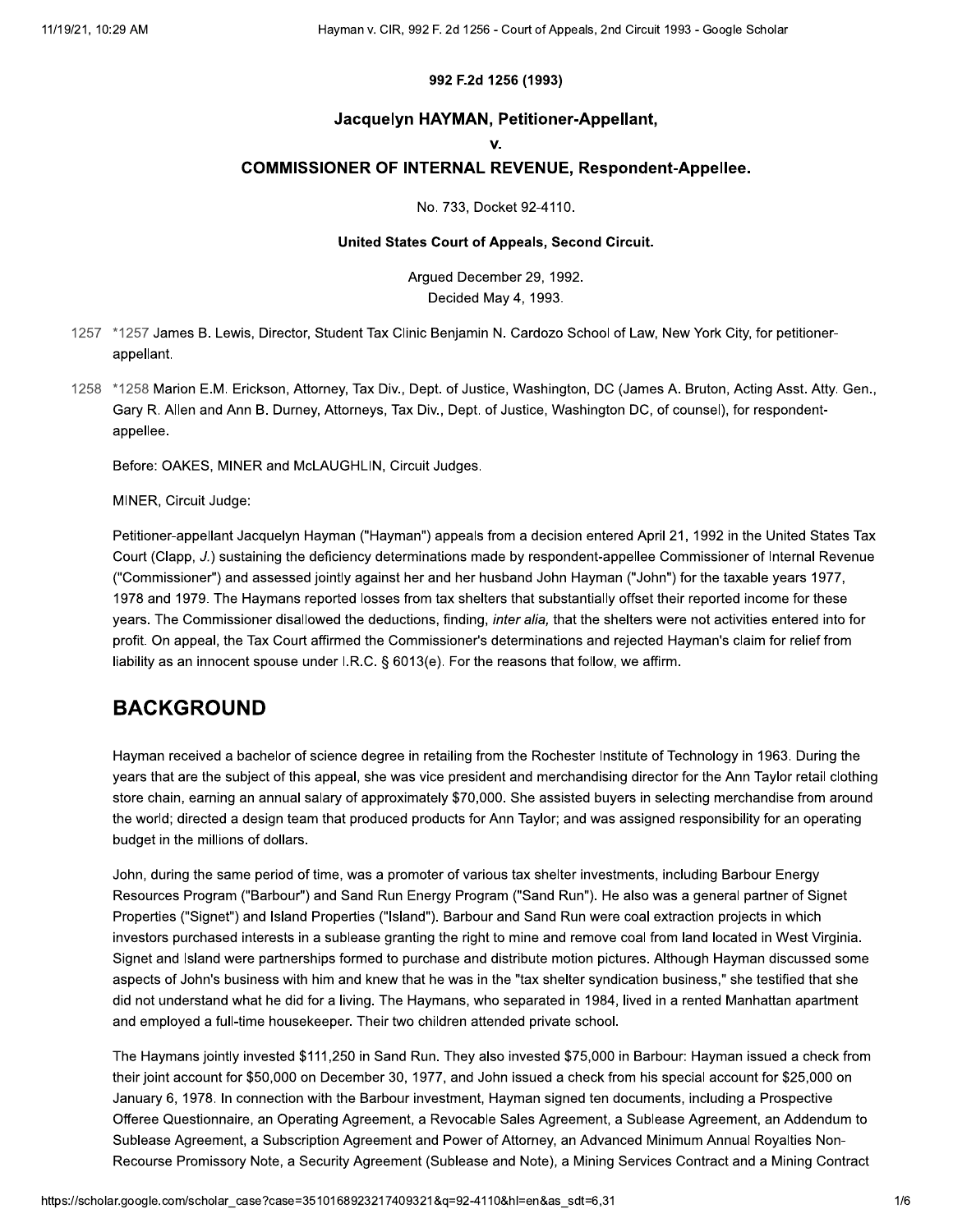Hayman v. CIR, 992 F. 2d 1256 - Court of Appeals, 2nd Circuit 1993 - Google Scholar

Security Agreement. Hayman also was provided with a Confidential Descriptive Memorandum (a private placement memorandum) for each investment. The memoranda contained lengthy opinions of tax counsel in support of the claimed losses.

Hayman claims that she signed the investment documents at John's request without understanding them. Even though the coal mining investments were in Hayman's name, John testified that they were his because he paid for them out of his profits as a tax shelter promoter. When Hayman asked John whether the coal investments were legal, he assured her that they were.

The Haymans filed joint tax returns for the years 1977, 1978 and 1979. Although Hayman was responsible for paying the 1259 family's bills, John prepared the returns with the assistance of a certified public accountant, \*1259 who signed them as a paid preparer. Although Hayman signed all the returns, she did so in 1977 and 1978 on the last day allowed under an extension. The Haymans claimed on the returns the following losses due to their investments in Barbour and Sand Run: \$193,598 (1977); \$538,414 (1978); and \$124,319 carry forward (1979). In each year, the claimed losses resulted in all or virtually all of the tax that had been withheld from the Haymans' salaries being refunded. In 1977 and 1978, their claimed deductions were greater than their combined incomes. Hayman did not receive any asset of significant value from John during 1977, 1978 or 1979, and her net worth at the end of each of those three years was zero. Hayman testified that she was not shocked by the large losses claimed on the returns because she knew that John's business "dealt in those kinds of numbers." Hayman was listed on each year's return as the sole proprietor of the Barbour investment and co-owner with John of Sand Run, due to a purported concern that John's dual role as promoter and investor could have been construed as improper. The Commissioner disallowed the losses claimed on these two investments as well as the losses claimed on the Signet and Island investments.

On June 29, 1989, the Commissioner issued a notice of deficiency, finding that due to the disallowed losses claimed for the Barbour, Sand Run, Signet and Island partnerships, the Haymans underreported their gross income for the tax years 1977, 1978 and 1979, in the amounts of \$77,799, \$179,581 and \$97,016, respectively. On September 28, 1989, Hayman filed a petition in the Tax Court for a redetermination of deficiencies in income tax, claiming that she was entitled to relief from liability as an innocent spouse pursuant to I.R.C. § 6013(e).

The Tax Court held a one day trial and, on April 20, 1992, filed a memorandum opinion finding that Hayman could request relief from liability as an innocent spouse only with respect to Barbour and Sand Run. See Hayman v. Commissioner, 63 T.C.M. (CCH) 2793, 2794 (1992). As to the Signet and Island partnerships, the Haymans had executed an agreement barring any further claims. The Tax Court confirmed the deficiencies assessed by the Commissioner and concluded that Hayman failed to qualify under the statute as an innocent spouse. See id. at 2794-96. The Tax Court also determined that Hayman was liable for interest on the deficiencies under I.R.C. § 6621(c) at 120% of the adjusted interest rate. Hayman appeals from the decision of the Tax Court.

# **DISCUSSION**

Spouses who file joint returns are jointly and severally liable for the full amount of tax due on their combined incomes, I.R.C. § 6013(d)(3) (1988); see Stevens v. Commissioner, 872 F.2d 1499, 1503 (11th Cir.1989). This is so, "regardless of the source of the income or of the fact that one spouse may be far less informed about the contents of the return than the other." Sonnenborn v. Commissioner, 57 T.C. 373, 381 (1971). The harshness of this rule partially is mitigated by the "innocent spouse" defense. See Act of Jan. 12, 1971, Pub.L. No. 91-679, § 1, 84 Stat. 2063, 2063 (codified as amended at I.R.C. § 6013(e) (1988 & Supp. III 1991)).

In enacting the innocent spouse defense codified in section 6013(e), Congress was responding to instances where imposition of joint and several liability resulted in "grave injustice." See S.Rep. No. 1537, 91st Cong., 2d Sess. 2, reprinted in 1970 U.S.C.C.A.N. 6089, 6090 (1970). As originally enacted, the statute granted relief where: (i) gross income attributable to the prospective noninnocent spouse in an amount exceeding twenty-five percent of the gross income stated in the joint return (ii) had been omitted from the return without the knowledge of the prospective innocent spouse (iii) under circumstances in which it would be inequitable to treat that spouse as liable for the deficiency attributable to the omission. See 84 Stat. at 2063. The Senate report accompanying the 1971 enactment of section 6013(e) observed as to the knowledge element that this "condition imposes upon the innocent spouse the burden of showing that he or she did not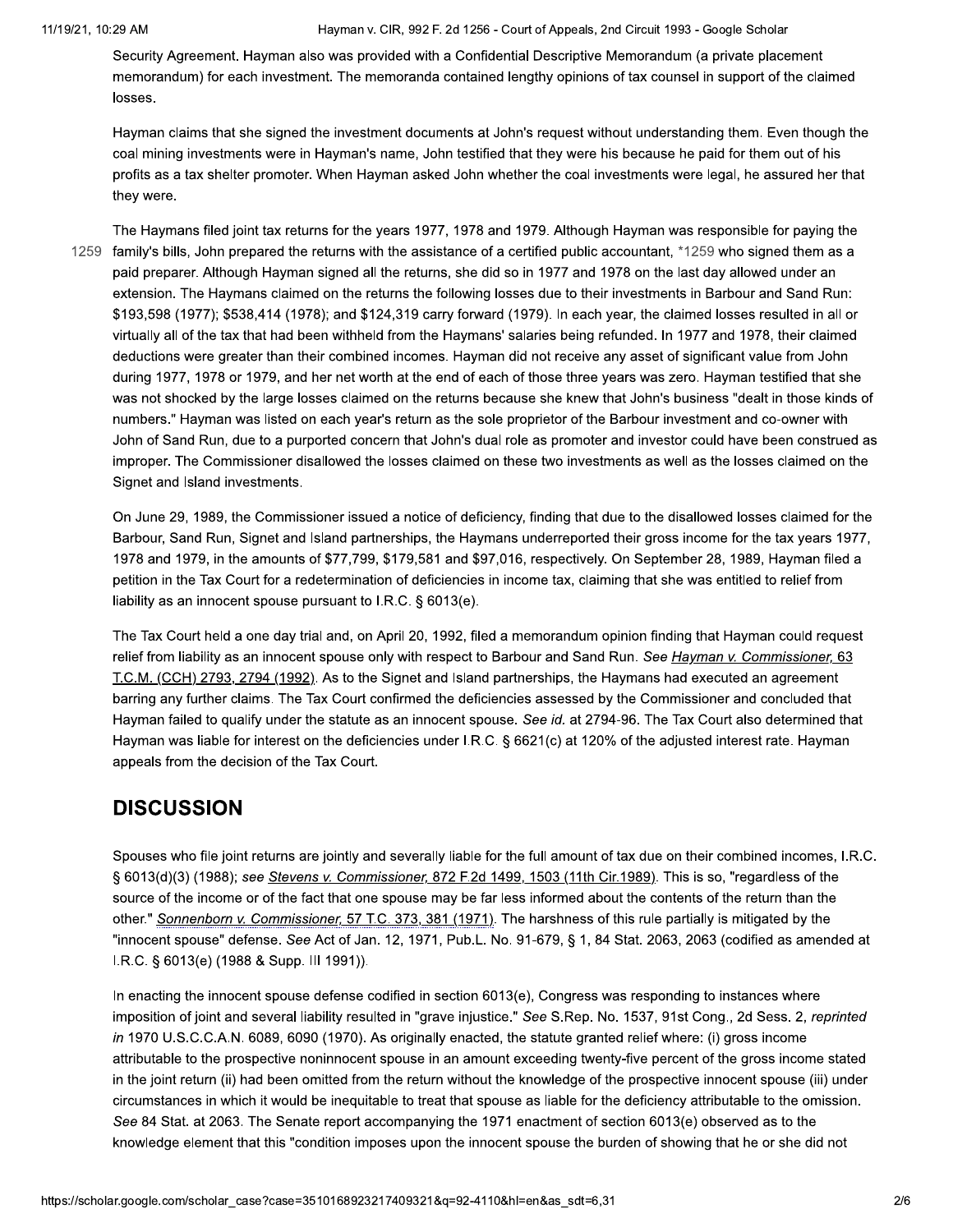Hayman v. CIR, 992 F. 2d 1256 - Court of Appeals, 2nd Circuit 1993 - Google Scholar

know of, and had no reason to know of, the omission from income." S.Rep. No. 1537, at 3, reprinted in 1970 U.S.C.C.A.N. at 6091.

1260 \*1260 In 1984, Congress amended section 6013(e), see Deficit Reduction Act of 1984 (the "Act"), Pub.L. No. 98-369, § 424, 98 Stat. 494, 801-03 (codified at I.R.C. § 6013(e) (1988 & Supp. III 1991)), making three important substantive changes. First, the twenty-five percent omission-of-gross-income test was replaced by a substantial-under-statement-of-tax test, I.R.C. § 6013(e)(1)(B), and relief for grossly erroneous items was extended to include claims for a deduction, credit, or basis attributable to the prospective noninnocent spouse for which there was no basis in fact or law, id. §§ 6013(e)(1)(B), 6013(e) (2)(B). Second, as to the lack of knowledge requirement, "substantial understatement" (revised section 6013(e)(1)(C)) was substituted for "omission" (former section  $6013(e)(1)(B)$ ). Substantial understatement was then defined as any liability greater than \$500. See I.R.C. § 6013(e)(3). Third, section 6013(e)(1)(D) was revised to impose a test of equity. As originally enacted, the statute required that the "other spouse [did not] significantly benefit[] directly or indirectly from the items omitted from gross income" and that, under the circumstances, it was "inequitable to hold the other spouse liable for the deficiency" attributable to the omission. 84 Stat. at 2063. As amended, section  $6013(e)(1)(D)$  now requires the taxpayer to demonstrate that, in light of all of the relevant facts and circumstances, it is "inequitable to hold the other spouse liable for the deficiency ... attributable to such substantial understatement." Although no longer a specific requirement of section 6013(e)(1)(D), the existence of a significant benefit to the spouse claiming relief nevertheless is still to be considered in determining whether it would be "inequitable" to hold that spouse liable for a deficiency. H.R.Rep. No. 432 (pt. 2), 98th Cong., 2d Sess. 1501-02, reprinted in 1984 U.S.C.C.A.N. 697, 1142-44; Estate of Krock v. Commissioner, 93 T.C. 672, 678, 1989 WL 148355 (1989).

Relief from joint and several liability under section 6013(e) therefore is available to a taxpayer who has filed a joint income tax return and who establishes: (i) that a "substantial understatement" of tax has resulted from a "grossly erroneous item" attributable to the other spouse; (ii) that, in signing the return, the taxpayer establishes that she "did not know, or have reason to know" of that understatement; and (iii) that, in light of the facts and circumstances, it is "inequitable" to hold the nonculpable spouse liable for the resulting deficiency. I.R.C. § 6013(e)(1); see Shenker v. Commissioner, 804 F.2d 109, 113 (8th Cir.1986), cert. denied, 481 U.S. 1068, 107 S.Ct. 2460, 95 L.Ed.2d 869 (1987). Because the statute is phrased in the conjunctive, a spouse claiming relief under section 6013(e) must satisfy each of the requirements in order to qualify for relief. Stevens, 872 F.2d at 1504.

Here, the parties have stipulated that the claimed losses due to the investments in Barbour and Sand Run were "grossly erroneous items" within the meaning of section 6013(e)(2)(B). Accordingly, to be entitled to relief, Hayman must establish that: (i) the grossly erroneous items were solely attributable to John; (ii) she neither knew nor had reason to know of the substantial understatements; and (iii) taking into consideration all the circumstances, it would be inequitable to hold her liable. The Tax Court's determination of whether a spouse is entitled to relief from liability under I.R.C. § 6013(e) turns largely on its findings of fact, which we review under the "clearly erroneous" standard. Bausch & Lomb, Inc. v. Commissioner, 933 F.2d 1084, 1088 (2d Cir.1991).

# A. Attribution to Other Spouse

Hayman contends that the investments in Barbour and Sand Run were John's and that they were made in her name out of concern that it might be "construed as improper" for John to be both a promoter and an investor in the tax shelters. Hayman also asserts that John paid for the investments out of his income as a tax shelter promoter and that, because he was the true owner of the investments, the deductions comprising the grossly erroneous items were solely attributable to him.

The Tax Court properly rejected these arguments. Hayman issued a check from a joint account for \$50,000, a large sum by her own admission, to pay for the investment in Barbour. She also signed ten documents, which disclosed all relevant 1261 details of the \*1261 Barbour investment. Moreover, the joint returns listed Hayman as the sole owner of Barbour and as the co-owner of Sand Run.

John was listed as a co-owner of the investment in Sand Run and contributed \$25,000 from his special account to the investment in Barbour. It is therefore difficult to accept Hayman's argument concerning a desire to conceal the appearance of impropriety. The Tax Court correctly observed that, if propriety were a legitimate concern, John would have argued that Hayman was the true owner of Barbour rather than his nominee. As to Sand Run, the Tax Court also noted that if the Haymans were concerned only about the appearance of impropriety, John would not have been named a co-owner.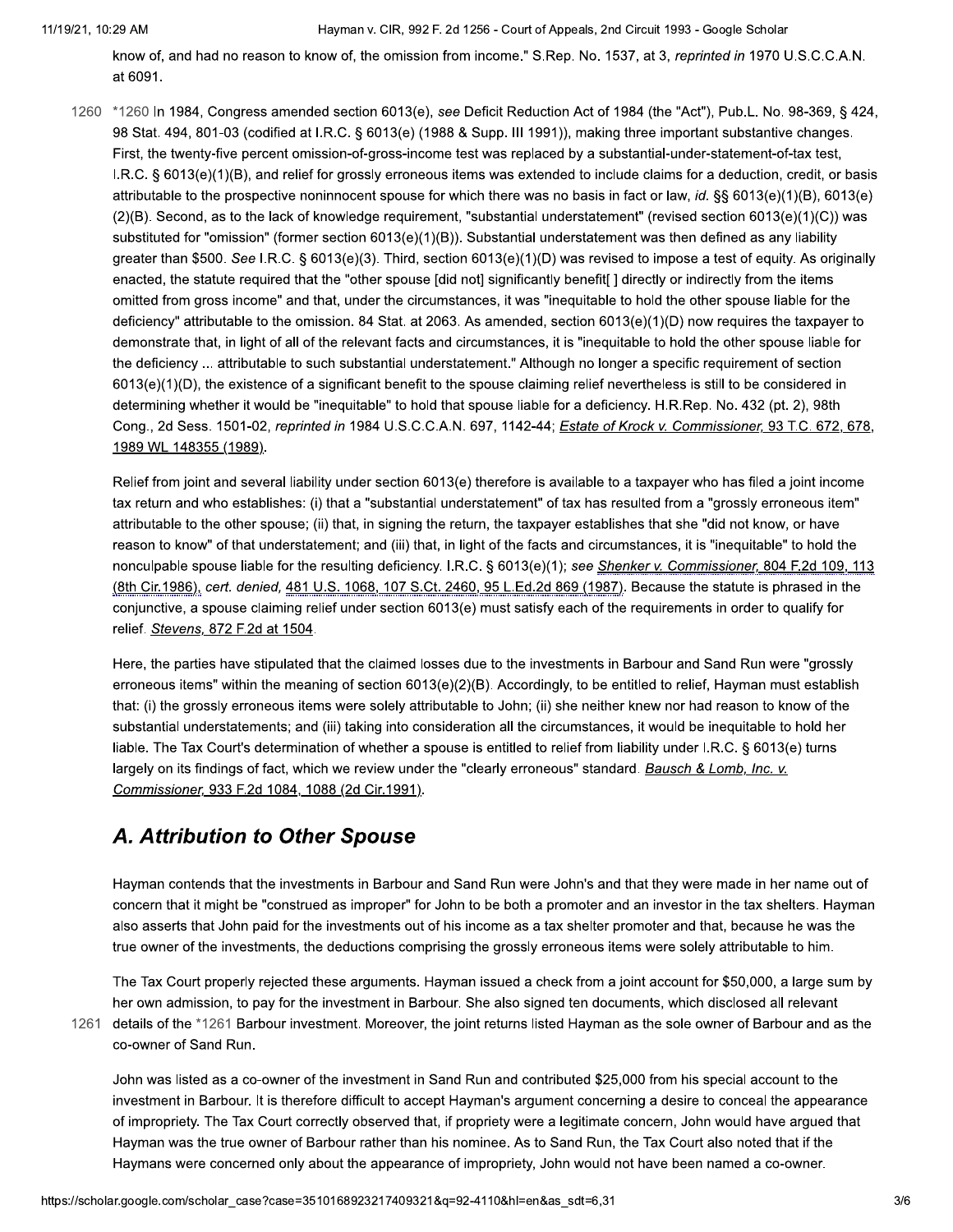### **B. Knowledge**

The Tax Court's decision did not clearly articulate the test it applied to determine whether Hayman satisfied the lack of knowledge requirement of section 6013(e)(3). This is the first opportunity our Court has had to construe the statutory lack of knowledge requirement in the context of a disallowed deduction case. Other courts have applied various tests to determine whether the requirement has been met. See, e.g., Erdahl v. Commissioner, 930 F.2d 585 (8th Cir.1991) (whether taxpayer knew or had reason to know that the deduction would give rise to a substantial understatement); Price v. Commissioner, 887 F.2d 959 (9th Cir.1989) (same); Stevens, 872 F.2d at 1505 (whether the alleged innocent spouse knew or had to know that the returns contained phony deductions); United States v. Flomenhoft, No. 86-C-1588, 1987 WL 7598 (N.D.III. Mar. 2, 1987) (whether taxpayer had knowledge of the understatement of tax therein), aff'd, 843 F.2d 500 (7th Cir.1988); Depew v. Commissioner, 55 T.C.M. (CCH) 84, 1988 WL 8667 (1988) (whether the spouse did not know or have reason to know of the transaction giving rise to the understatement).

In cases involving the omission of income, the relevant inquiry is whether the taxpayer knew or should have known of an income producing transaction that her spouse failed to report on their joint return. Erdahl, 930 F.2d at 589. In adopting the Price standard, the Erdahl court observed that in omitted income cases "[m]ere knowledge of the underlying transaction that produced the omitted income is sufficient to deny innocent spouse relief." Id. However, as noted in Price, applying this test in deduction cases "would for the most part wipe out innocent spouse protection." Price, 887 F.2d at 963 n. 9; see Erdahl, 930 F.2d at 589. We therefore adopt the test articulated by the Ninth Circuit in Price and followed by the Eighth Circuit in Erdahl: To satisfy the knowledge element of section 6013(e), a taxpayer must establish that "she [or he] did not know and did not have reason to know that the deduction would give rise to a substantial understatement." Price, 887 F.2d at 963; see Erdahl, 930 F.2d at 589.

With respect to the taxpayer's reason to know, "the more a spouse knows about a transaction ... the more likely it is that she will know or have reason to know that the deduction ... may not be valid." Price, 887 F.2d at 963 n. 9. In other words, the question is whether "a reasonably prudent taxpayer in her position at the time she signed the return could be expected to know that the return contained the substantial understatement." Id. at 965. To answer this question, we must consider the following factors: (i) the spouse's level of education; (ii) the spouse's involvement in the family's business and financial affairs; (iii) the presence of expenditures that appear lavish or unusual when compared to the family's past levels of income, standard of living and spending patterns; and (iv) the culpable spouse's evasiveness and deceit concerning their finances. Id.; see also Erdahl, 930 F.2d at 591 (the taxpayer was entitled to innocent spouse relief because "a reasonably prudent taxpayer in her position" would not have had reason to question the legitimacy of the deduction).

Applying the Price test, we find that Hayman fails to qualify as an innocent spouse. First, ignorance of the attendant legal or tax consequence of an item that gives rise to a deficiency is no defense for one seeking to obtain innocent spousal relief. Price, 887 F.2d at 964. Regardless of whether the spouse possesses knowledge of the tax consequences of a deduction,

1262 she is considered as a \*1262 matter of law to have reason to know of the substantial understatement and is precluded from proving otherwise. Id.

Here, Hayman knew of the existence of the coal mine ventures and the large deductions on the returns. Her signatures on the ten documents relating to the Barbour partnership; her check for \$50,000; her education; her involvement in the family's financial affairs; her business experience; and John's lack of deceit all support a conclusion that she knew or should have known, id. at 963, of the understatements due to the substantial deductions claimed. She was provided with a Confidential Descriptive Memorandum for each of the tax shelter investments and therefore was fully cognizant of, or at least had ready access to, sufficient information regarding the investments to put her on notice that there may have been a resulting substantial understatement of their tax liability.

Although Hayman claims to have signed the returns without reading them, she nevertheless is charged with constructive knowledge of their contents. Schmidt v. United States, 5 Cl.Ct. 24, 27 (1984); Levin v. Commissioner, 53 T.C.M. (CCH) 6, 8, 1987 WL 40119 (1987). Indeed, even a cursory glance at the return would have brought the deductions to her attention, especially since for two of the three years in issue the losses claimed from the tax shelter investments were larger than the income reported by Hayman and her husband.

Tax returns setting forth large deductions, such as tax shelter losses offsetting income from other sources and substantially reducing or eliminating the couple's tax liability, generally put a taxpayer on notice that there may be an understatement of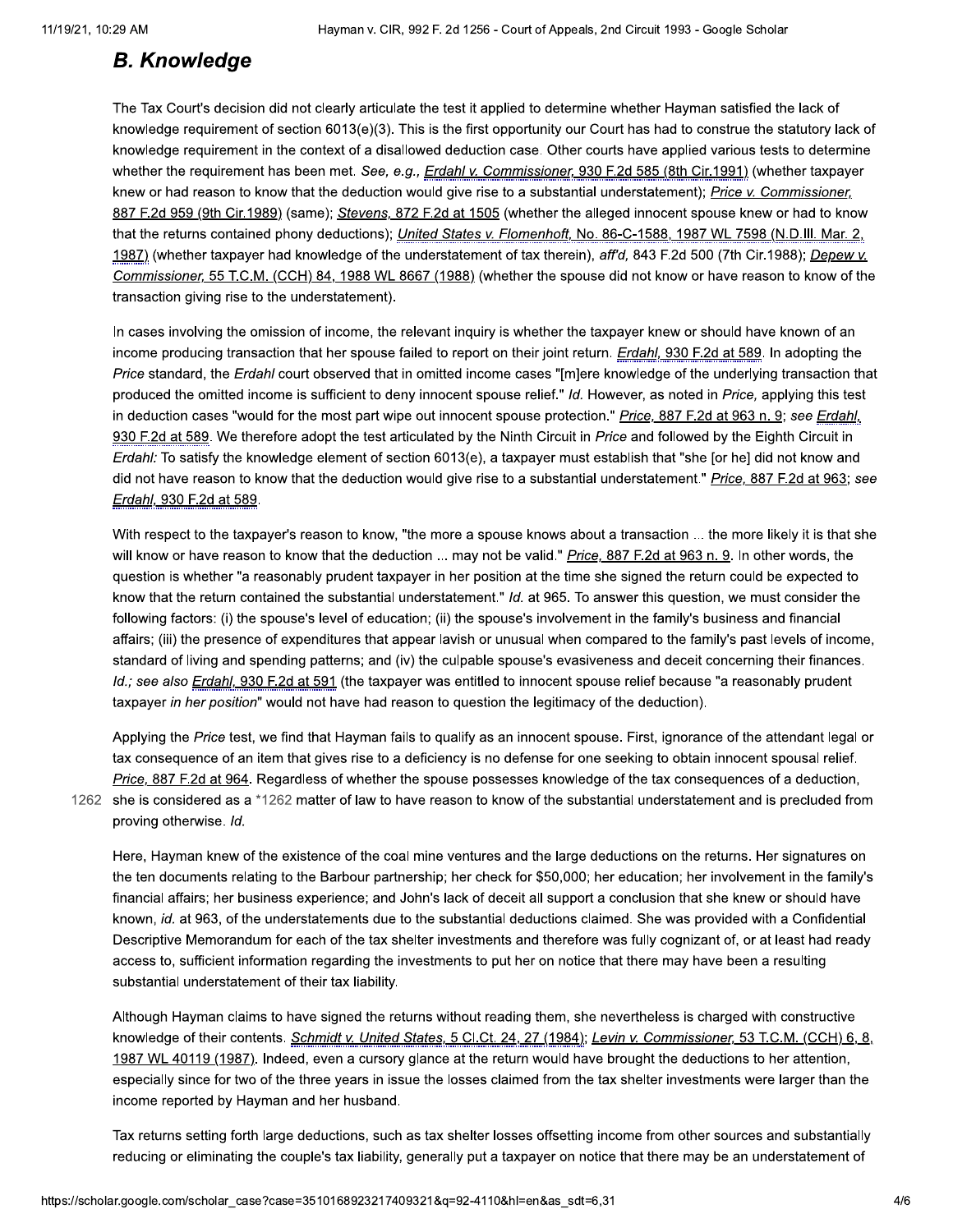Hayman v. CIR, 992 F. 2d 1256 - Court of Appeals, 2nd Circuit 1993 - Google Scholar

tax liability. See Levin, 53 T.C.M. at 8; Cohen v. Commissioner, 54 T.C.M. (CCH) 944, 1987 WL 48831 (1987). A would-be "innocent spouse" cannot rely on "ignorance of law" as a defense. Price, 887 F.2d at 964. In order to qualify, therefore, the spouse must establish that she is unaware of the circumstances that gave rise to the error on the tax return, not merely of the tax consequences flowing from those circumstances. Accordingly, there were ample grounds for the Tax Court to conclude that Hayman had "reason to know" of the understatement, and its findings of fact are not clearly erroneous.

# **C. The Equities**

The Tax Court also correctly concluded that Hayman failed to demonstrate that it would be "inequitable" within the meaning of section 6013(e)(1)(D) to hold her liable for the tax. Whether it is inequitable to hold a spouse liable for a deficiency is to be determined "taking into account all other facts and circumstances." I.R.C. § 6013(e)(1)(D); Estate of Krock, 93 T.C. at 677. Although no longer a specific requirement of the statute, the existence of a significant benefit to the spouse claiming relief nevertheless is a material factor to be considered in determining whether it would be inequitable to hold that spouse jointly liable. Estate of Krock, 93 T.C. at 678; Purcell v. Commissioner, 86 T.C. 228, 242 (1986), aff'd, 826 F.2d 470 (6th Cir.1987), cert. denied, 485 U.S. 987, 108 S.Ct. 1290, 99 L.Ed.2d 500 (1988). Although "normal support" is not considered a significant benefit for this purpose, *Flynn v. Commissioner*, 93 T.C. 355, 367, 1989 WL 107095 (1989), unusual or lavish support or gifts to the spouse seeking relief are considered even when the benefit is received "several years after the years in which the omitted item should have been included in gross income." Estate of Krock, 93 T.C. at 679.

Whether the failure to report correctly tax liability results from "concealment, overreaching, or any other wrongdoing" on the part of the "guilty" spouse is also relevant. Where the understatement results from "a misapprehension of the income tax laws by the preparers of the tax returns and the signatory parties," both husband and wife are perceived to be "innocent," and there is "no inequity in holding them both to joint and separate liability." McCoy v. Commissioner, 57 T.C. 732, 735, 1972 WL 2489 (1972).

Here, Hayman has not alleged that she was misled by John, but only that she relied on him to take care of the tax returns and signed them in the belief that they were correct because she trusted him. Since Hayman has not shown that the 1263 substantial understatements \*1263 were attributable to any dishonesty or concealment on John's part, or to anything other than a misapprehension of the income tax laws by the preparer of the tax return and the signatories, it is not inequitable to hold them both jointly liable.

Moreover, Hayman offered no evidence to show that she did not share in the tax benefits resulting from the tax shelter deductions. She argues that it would be inequitable to hold her liable for the tax deficiency because: her lifestyle was not extravagant; John did not give her "unusual or lavish" gifts; she had no net worth during the years in issue; and she and John are now separated. However, Hayman's failure to accrue any net worth during the years in issue and John's failure to give her expensive gifts are not determinative. Although there is no evidence showing that her lifestyle was lavish, she and her family did maintain a comfortable lifestyle, and it is indisputable that they were able to maintain a higher standard of living because of the significant tax benefits accruing from the disallowed deductions. Furthermore, that Hayman and John have been separated since 1984, but are not divorced, does not weigh heavily in her favor. John has not disappeared and left Hayman to "face the music" alone, and she has not been deserted in the sense foreseen by the legislators who enacted the innocent spouse defense.

Viewing all the circumstances surrounding the "substantial understatements," it would not be inequitable to hold Hayman liable for the deficiencies. Hayman should have known that "substantial understatements" would be caused by the disproportionately large losses generated by tax shelters she personally invested in, losses claimed on tax returns she willingly signed without asking any questions. Hayman chose to turn a blind eye and trust John on financial matters, even though she admits she did not understand his business and was sufficiently troubled to inquire whether the tax shelter investments were legal. Hayman does not allege that she was misled or deceived by John or their accountant. She freely shared in the benefits of the tax deductions and yet now claims that it would be unfair to hold her liable for the resulting tax deficiencies. Therefore, the Tax Court did not err in finding that Hayman failed to show that it would be inequitable to hold her liable.

### **CONCLUSION**